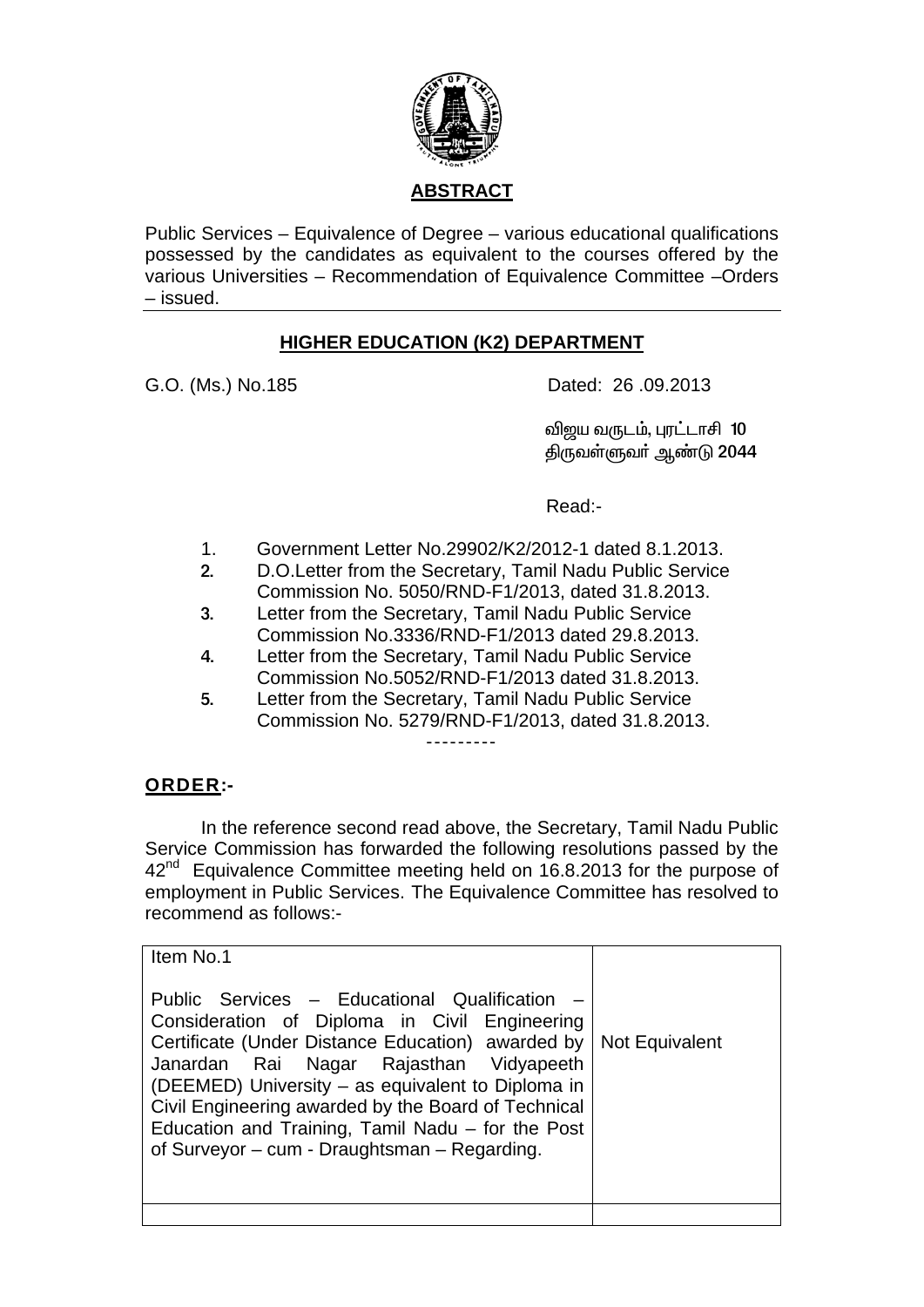| Item No.2.                                                                                                                                                                                                                                          |                                                                                                                                                                 |
|-----------------------------------------------------------------------------------------------------------------------------------------------------------------------------------------------------------------------------------------------------|-----------------------------------------------------------------------------------------------------------------------------------------------------------------|
| Pubic Services - Educational Qualification<br>$\sim$<br>consideration of B.A., History (Vocational) awarded<br>by Madurai Kamaraj University as Equivalent to<br>$B.A., History - for the purpose of employment in$<br>public services - Regarding. | Equivalent                                                                                                                                                      |
| Item No.3.                                                                                                                                                                                                                                          |                                                                                                                                                                 |
| Public Services - Educational qualification<br>Consideration of M.Sc., Plant Science degree<br>course awarded by University of Madras as<br>equivalent to M.Sc., Botany for the purpose of<br>employment in Public Services.                        | Equivalent                                                                                                                                                      |
| Item No. 4                                                                                                                                                                                                                                          |                                                                                                                                                                 |
| Public Services - Educational Qualification<br>Consideration of whether (1) B.Sc., degree in<br>physics with specialization in PC Hardware and<br>Networking - Lady Doak College, Madurai Kamaraj<br>University as Equivalent to B.Sc. Physics.     | Further report on the<br>percentage of syllabi<br>equivalence to be<br>got from<br>the                                                                          |
| $(2)$ B.Sc. (SpI) Physics with Computer application $-$<br>Madurai Kamaraj University as equivalent to B.Sc.,<br>degree in Physics.                                                                                                                 | <b>Universities</b><br>concerned. The full<br>report of<br>the<br>Chairman, Board of                                                                            |
| (3) B.A. Functional Tamil course of Pondycherry<br>University as equivalent to B.A., Tamil degree of<br>University of Madras.                                                                                                                       | Studies should<br>be<br>placed before<br>the<br>Equivalence<br>Committee.                                                                                       |
| (4) B.A., Communicative English by Manonmaniam<br>Sundaranar University as equivalent to B.A. English<br>for the purpose of employment in Public Services.                                                                                          |                                                                                                                                                                 |
| Item No.5                                                                                                                                                                                                                                           |                                                                                                                                                                 |
| Public Services - Educational<br>Qualification<br>Consideration of M.Sc Applied Geography awarded<br>by Madras University as equivalent to M.Sc<br>Geography for the purpose of employment in Public<br>Services.                                   | Copy of full report<br>on the equivalence<br>from the Madurai<br>Kamaraj University<br>should be<br>placed<br>before<br>the<br>Equivalence<br>Committee.        |
| Item No.6<br>Services - Educational Qualification<br>Public<br>Recognition of four years Integrated B.Ed., Course<br>awarded by Pondicherry University for the purpose<br>of employment Graduate Teachers in Tamil Nadu -<br>Regarding.             | The Committee has<br>examined and has<br>not<br>recommended<br>based on the report<br>Nadu<br>Tamil<br>οf<br><b>Education University</b><br>on lack of required |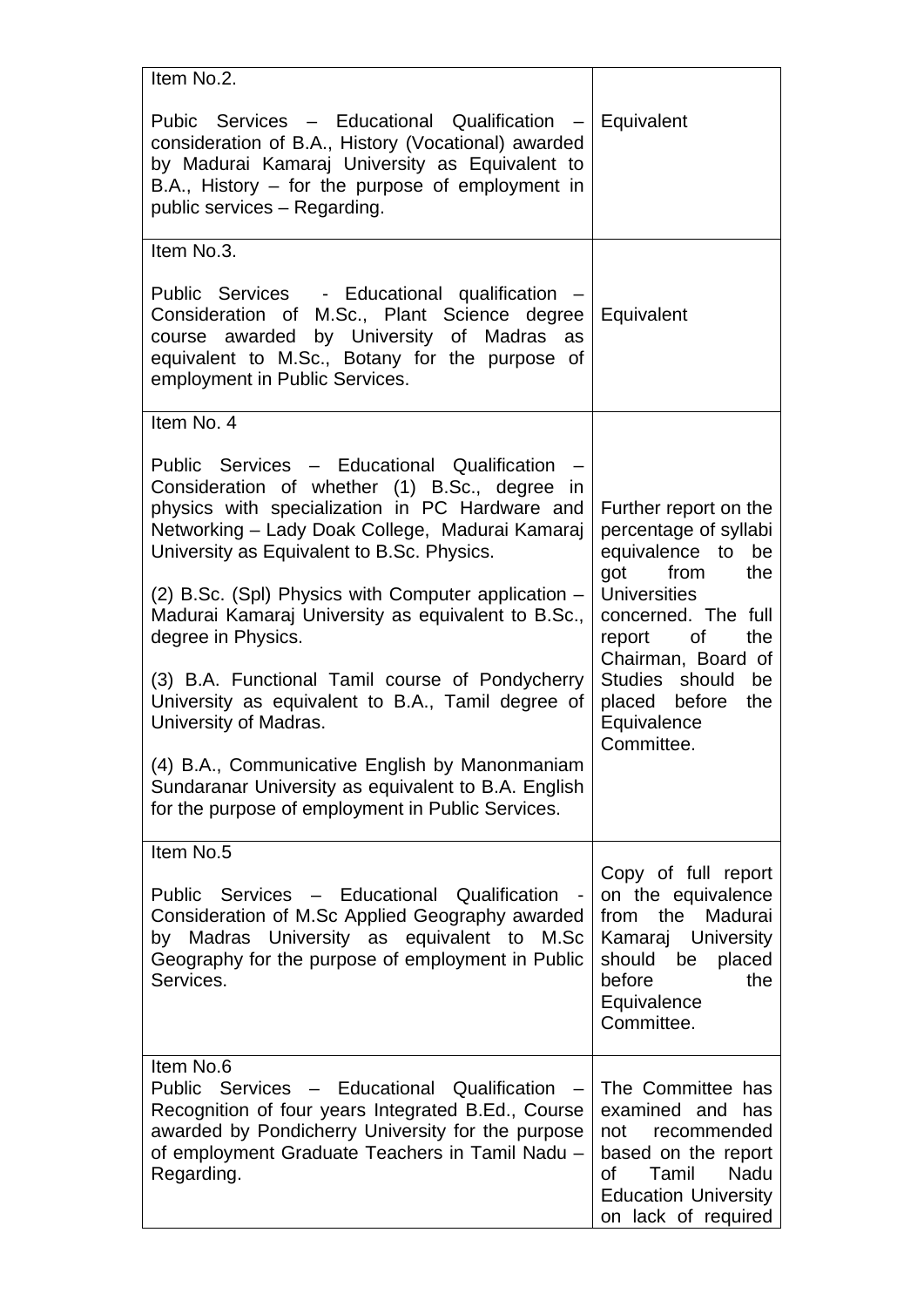|                                                                                                                                                                                                                                                        | content for B.Ed.,<br>Curriculum,<br>as<br>follows:<br>Absence<br>1 <sup>1</sup><br>οf                                                                                                       |
|--------------------------------------------------------------------------------------------------------------------------------------------------------------------------------------------------------------------------------------------------------|----------------------------------------------------------------------------------------------------------------------------------------------------------------------------------------------|
|                                                                                                                                                                                                                                                        | of<br>indepth study<br>core papers.                                                                                                                                                          |
|                                                                                                                                                                                                                                                        | 2. Lack of academic<br>flexibility and as the<br>does<br>course<br>not<br>offer any elective<br>subject emphasizing<br>upon supplementary<br>course of study in<br><b>Teacher Education.</b> |
|                                                                                                                                                                                                                                                        | 3.<br>Shortage<br>0f<br>practical<br>components such as<br>Psychology<br>practical, field based<br>action research and<br>camp activities.                                                   |
| Item No.7<br>Public Services - Educational Qualification<br>Consideration of M.A. degree in Tamil Literature &<br>Culture awarded by University of Madras<br>as<br>equivalent to M.A. Tamil for the<br>of<br>purpose<br>employment in Public Services. | Equivalent<br>in<br>M.A.<br>respect<br>of<br>degree<br>in<br>Tamil<br>Literature & Culture.                                                                                                  |
| Public Services - Educational Qualification -<br>Consideration of M.A. degree in Historical Studies<br>awarded by University of Madras as equivalent to<br>M.A. History for the purpose of employment in<br>Public Services.                           | Further<br>detailed<br>report<br>on<br>percentage of syllabi<br>equivalence should<br>be<br>got for<br>M.A.<br>degree in Historical<br>Studies.                                              |

2. The Government after careful consideration have decided to accept the recommendation of the Equivalence Committee and direct the following various educational qualifications possessed by the candidates as equivalent to the courses mentioned therein.

| Resolution No.2.                                                                                                                                                                      |  |
|---------------------------------------------------------------------------------------------------------------------------------------------------------------------------------------|--|
| Pubic Services - Educational Qualification -<br>  consideration of B.A., History (Vocational)   Equivalent<br>awarded by Madurai Kamaraj University as<br>Equivalent to B.A. History. |  |